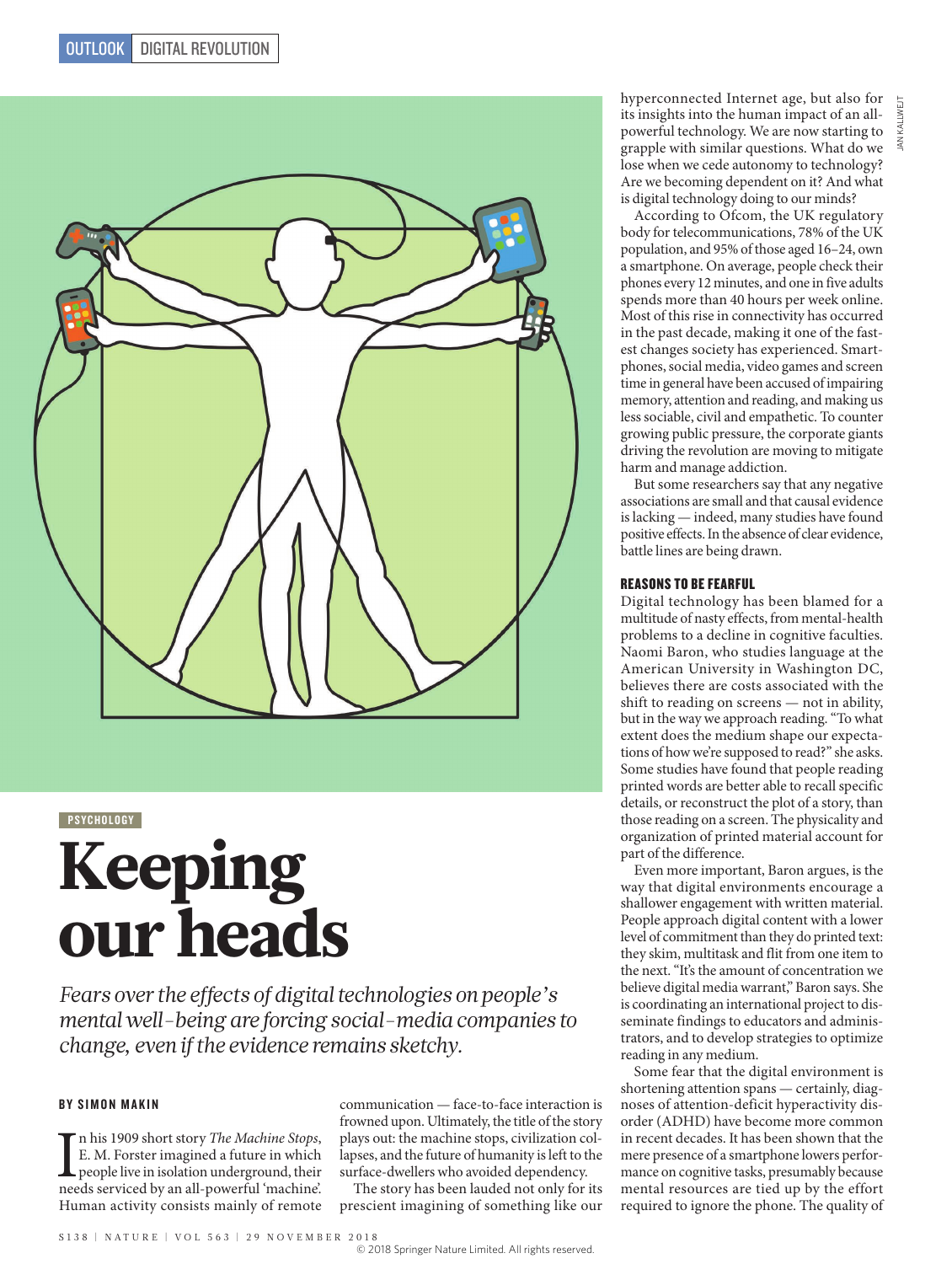face-to-face interactions has similarly been shown to decline around digital devices.

So far, these results seem to be temporary: leave your phone in another room and it all goes away. But some researchers believe that the multitasking encouraged by digital technology might have lasting effects on attention. One study<sup>1</sup> compared the performance of light and heavy multitaskers in attention-control tasks. It found that heavy multitaskers were less able to filter out distractions, and fared worse on task-switching tests. This effect is open to dispute. Some subsequent studies have confirmed the finding, but others failed to reproduce it — and some even linked heavy multitasking with improvements in attention.

Larry Rosen, a psychologist at California State University Dominguez Hills in Carson, believes that ubiquitous connectivity is causing anxiety. "The typical young adult has an active presence on six sites," he says. "That takes a lot of time and effort" — and this has social costs. "We're a bit like automatons, acting like we have to respond immediately." Rosen thinks that 'phantom pocket vibration', in which people perceive non-existent notifications from their smartphones, is rooted in these stresses. In a 2014 study<sup>2</sup>, Rosen and colleagues showed that university students prevented from using their phones for an hour experienced greater anxiety the longer they were away from their devices. The increases were larger in individuals who usually used their mobile devices for longer.

Memory is also the subject of some concern, fuelled by the concept of the 'Google effect' — the idea that people are less likely to recall information if they think they can look it up later. However, this behaviour is an example of a well-known, adaptive use of mental resources called transactive memory, which is also seen in teams where people do not try to remember information that a colleague already has. A 2015 study<sup>3</sup> showed that saving the contents of a file improved recall for the contents of a second file, implying that offloading information frees up cognitive resources. The effect of digital technology in these cases might be to supplement memory, rather than impair it.

But there is one aspect of our well-being for which nearly all researchers agree that technology has a pernicious effect: sleep. Studies in sleep labs have found differences in sleep between people reading on paper and on screens before bed, says Candice Odgers, a psychologist at the University of California, Irvine. "It's pretty clear from experimental work that sleep is disrupted and displaced due to mobilephone use," she says. "That's important for a host of reasons, especially for kids."

#### THE KIDS ARE ALL RIGHT

The group considered most at risk of harm from digital technology is adolescents. There has been a clear rise in the time that teenagers spend online, and their still-developing brains may make them especially vulnerable. They

# EVERYTHING IN MODERATION

Moderate engagement with devices such as computers and smartphones has been found not to decrease<br>the well-being of adolescents<sup>5</sup>. More than 5 hours using some devices on weekdays was associated with a decline in well-being, but the effect was small (about two points on a scale from 14 to 70). A little screen time was associated with greater well-being than none at all, but again the effect was small.



are also exquisitely sensitive to social signals, as they learn to forge connections and establish an identity. Comparing the rate of mentalhealth diagnoses in today's adolescents with those in previous generations is complicated by changes in definitions and a greater willingness to report mental-health problems. Even so, some differences are apparent. "You can question reports of symptoms, but it's clear there's been an increase in suicide," says Odgers. "This is particularly true for young women."

Efforts to find out whether digital technology is to blame have yielded inconclusive results. A 2017 study<sup>4</sup> led by Jean Twenge, a psycholo-

*"Kids are spending more time online, but the association between that and negative behaviours is very small."*

gist at San Diego State University in California, found correlations between increases in depressive symptoms, suicidal behaviours and suicide rates among US adolescents with increased screen time. But the effect was tiny, explaining

less than 0.5% of girls' depressive symptoms, with nothing statistically significant for boys. It was also just a correlation. "Kids are spending more time online, but the association between that and negative behaviours is very small, and it's just as likely, if not more likely, that it's the other way around," says Odgers.

Odgers and her colleagues studied associations between the real-world and online experiences of thousands of adolescents, and found that online and offline behaviours often cannot be separated. "Kids who are already struggling offline are most likely to exhibit these negative associations with online usage," she says. "The online world is unlikely to be the cause." They might be online more as a way of coping with mental-health problems, for instance by connecting more with others.

There is evidence that digitally mediated communication is beneficial. For adolescents, social media is more likely to have a positive, rather than negative, effect on how they feel. And teens who report the lowest levels of social and emotional well-being are also more likely to report that social media has a positive effect. "Kids who spend the most time connected, chatting with others, also tend to have the best relationships offline," says Odgers.

Odgers thinks the evidence suggests that concern over the health effects of digital technology is just the latest in a long line of unwarranted moral panics. "The phone is an easy target," she says. Risks might be present for those with existing vulnerabilities, she argues, "but this blanket narrative that digital devices and time online is damaging to mental health and cognition is just not supported yet."

Much of the research on the impact of digital technologies suffers from limitations or flaws, such as problems finding appropriate control groups. "It's difficult to find comparisons of kids who aren't on these devices," Odgers says.

One prominent critic of studies in this field offers a broader assessment. "A lot of the science is unreliable," says Andrew Przybylski, a psychologist at the Oxford Internet Institute, UK. Any computer code used in studies and all of the data that are collected need to be open, he says. And researchers need to avoid hypothesizing after results are already known. "This is highly problematic if you want to draw robust statistical inferences.'

In 2017, Przybylski published a large study that collected data on both the time spent using digital devices and the mental well-being of about 120,000 adolescents<sup>5</sup>. The study took pains to address common flaws. For example, it was pre-registered — a step that stops researchers altering course midway, or changing the story once the results are in. Moreover,